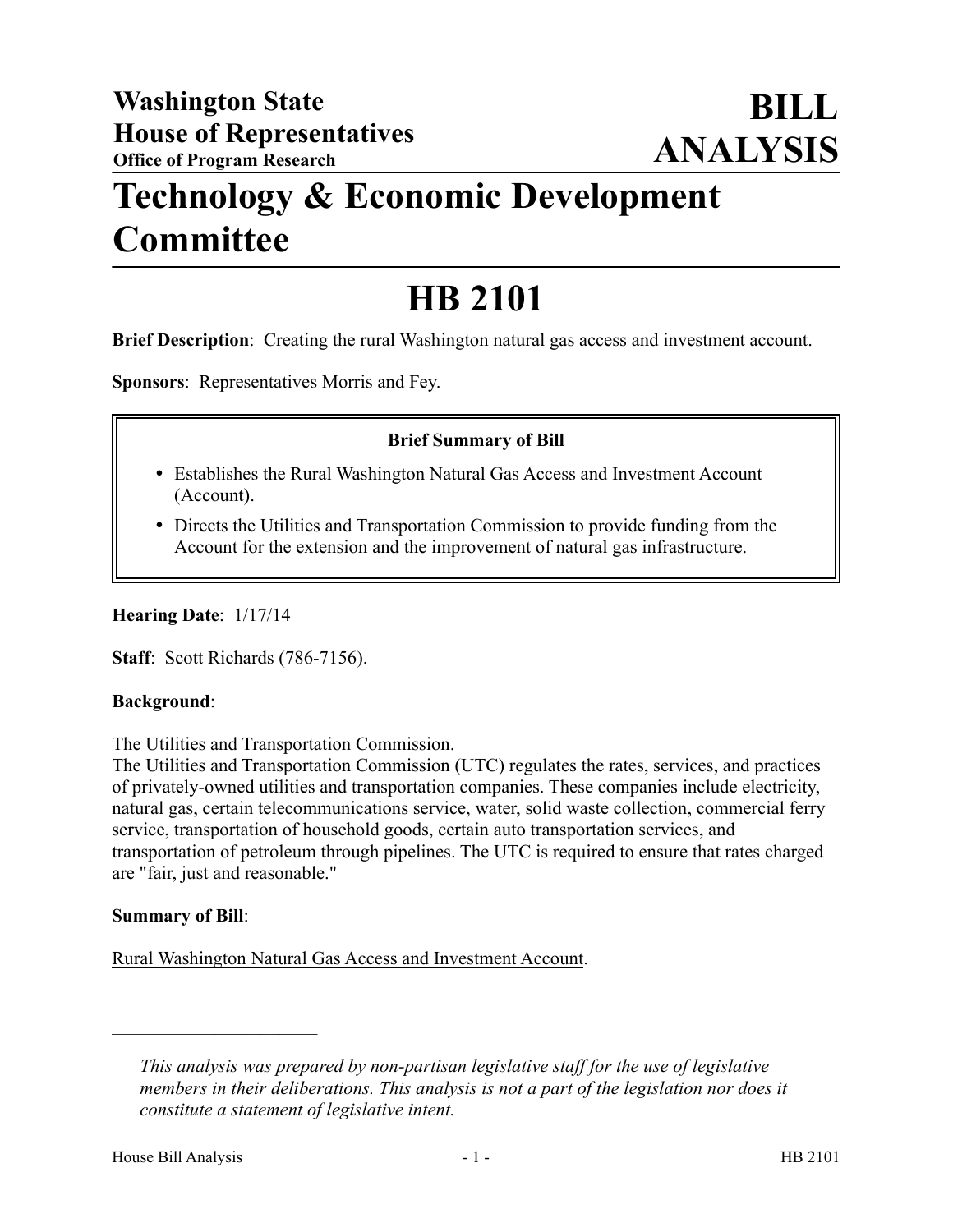The Rural Washington Natural Gas Access and Investment Account (Account) is created in the custody of the State Treasurer. Revenues to the Account consist of funds appropriated by the Legislature.

Expenditures from the Account may be used only for the purposes of providing assistance for the extension of existing natural gas lines and the improvement of other existing natural gas infrastructure for the purpose of economic development and public safety and welfare in rural and underserved areas of the state.

Only the Executive Director of the Utilities and Transportation Commission (UTC) or the Executive Director's designee may authorize expenditures from the Account. The Account is subject to allotment procedures under the state budgeting, accounting, and reporting statute, but an appropriation is not required for expenditures.

Assistance for the Extension and Improvement of Natural Gas Infrastructure.

The UTC is directed to provide assistance for the extension of existing natural gas lines and the improvement of other existing natural gas infrastructure for the purpose of economic development and public safety and welfare in rural and underserved areas of the state.

The UTC must make available to eligible recipients funding for the construction of natural gas distribution facilities. A natural gas distribution facility means, but is not limited to, any main line, service line, and appurtenant facility.

A recipient means a gas company or other entity deemed eligible, which is empowered to construct a portion of the eligible project, or any two or more entities that are acting jointly and with the prior consent of the natural gas company holding a certificate in the area in which the proposed project is located.

An eligible project is defined as a project intended to extend natural gas supply to rural or underserved areas of the state for economic development purposes by the construction of natural gas distribution facilities. A project is not considered an eligible project if its completion would result in a bypass or risk of bypass to any natural gas company. A bypass or risk of bypass exists if the completed project displaces any other gas company's natural gas load or natural gas load opportunity, unless that natural gas company chooses not to exercise the natural gas load opportunity.

The UTC must establish procedures, which shall include, but not be limited to: (1) criteria and standards for selection of eligible projects; (2) determining the amount of financial assistance available to a recipient for an eligible project; and (3) the manner in which funding is applied and distributed.

## Expiration Date.

The Account and the authority provided to the UTC to provide assistance for the extension of existing natural gas lines and the improvement of other existing natural gas infrastructure expires on July 1, 2020.

## **Appropriation**: None.